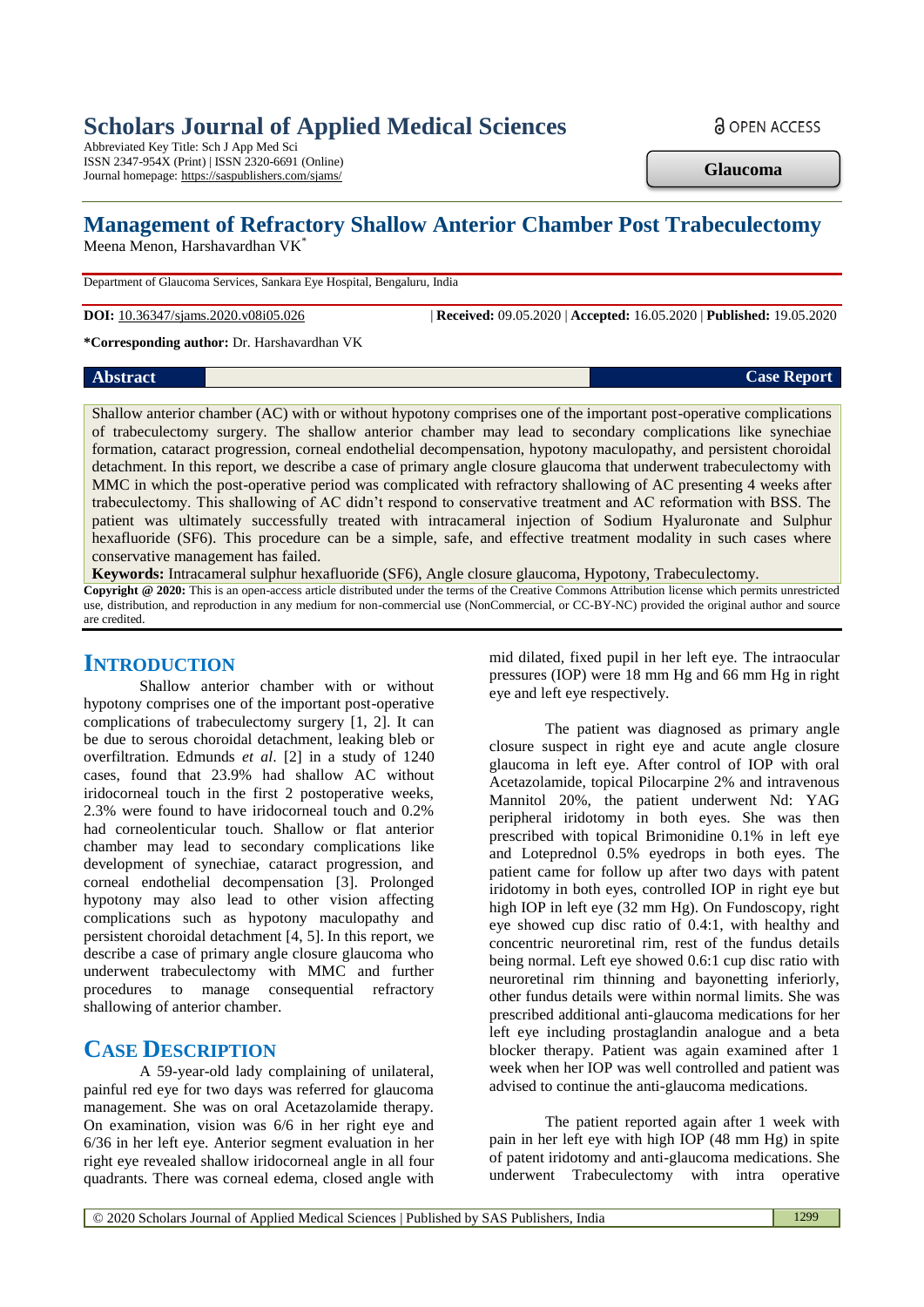subconjunctival application of 0.2 mg/mL Mitomycin-C in her left eye for better IOP control. She was examined a week after the surgery which revealed mildly vascular diffuse filtering bleb in left eye with good IOP control (10 mm Hg) without additional anti-glaucoma medications.

Patient presented again 4 weeks after trabeculectomy, complaining of pain in her left eye. On examination of left eye, cornea was clear, with grade II shallowing of anterior chamber with irido-corneal touch but no corneo-lenticular touch (Figure 1 and 2). Her IOP was 08 mm Hg, with large diffuse bleb. On Fundoscopy, there was  $360^{\circ}$  choroidal effusion. She was treated with oral steroids and topical cycloplegic therapy. Five days later, the filtering bleb was large and diffuse with no leak, with IOP of 08 mm Hg. There was improvement on Fundoscopy, now with few shallow mounds of detectable choroidal detachments. Anterior chamber was still shallow for which she underwent anterior chamber reformation with balanced salt solution (BSS), with bandage contact lens (BCL) placement.



**Fig-1: Left eye on diffuse illumination with clear cornea, large diffuse and vascular bleb. Both Nd:YAG peripheral iridotomy and surgical iridectomy near trabeculectomy ostium can be seen.**



**Fig-2: Left eye on slit illumination with shallow AC with iridocorneal touch but no corneo-lenticular touch as there is gap between corneal endothelium and anterior lens surface.**

A week later, examination in her left eye revealed few Descemet's membrane folds, persistent grade II shallowing of anterior chamber, BCL was in situ, and IOP was 10 mm Hg. Patient then underwent anterior chamber reformation with intracameral

injection of 0.1 ml each of Sodium Hyaluronate (1.4%) and 20% Sulphur hexafluoride (SF6). In the immediate post procedure period, AC was formed well, with normal IOP. SF6 bubble was absorbed completely by  $11<sup>th</sup>$  day.

At last follow up, approximately 5 months after trabeculectomy surgery, AC was well formed with diffuse bleb with good IOP control (14 mm Hg). During course of management as well as follow up, cornea was clear, although there was a noticeable progression in the cataractous lens changes, but not warranting immediate cataract extraction. Fundoscopy of right eye showed cup disc ratio of 0.4:1, with healthy and concentric neuroretinal rim, rest of the fundus details being normal. Left eye showed 0.7:1 cup disc ratio with mild progression in inferior neuroretinal rim thinning and other fundus details were within normal limits.

### **DISCUSSION**

Shallowing of the AC is common complication following trabeculectomy and most of these cases can be managed conservatively [6, 7, 8]. If optimal AC depth is not restored, IOP control will be lost secondary to obliteration of the AC angle by peripheral anterior synechiae, or by failure of development of a bleb [7]. In addition, aqueous misdirection may occur as a result of cilio-lenticular block, resulting in malignant glaucoma.

Austin *et al*. [9] reported the increased incidence of post-operative shallow AC in cases of angle closure glaucoma as well as those with preoperative shallow anterior chamber. Li *et al.* [10] reported angle closure glaucoma, neovascular glaucoma, refractory high IOP following primary glaucoma surgery, and higher IOP at admission carry higher risk for incidence of grade III flat anterior chamber after glaucoma filtration surgery.

Several successful treatment modalities have been suggested for managing shallow AC after trabeculectomy. Austin *et al*. in their study managed post-operative shallow AC using medical treatment, intracameral injection of BSS, visco-elastic devices, gases like air, sulphur hexafluoride (SF6) [9]. Weinstein *et al*. used SF6. [11] de Barros *et al*. in their study compared the efficiency of visco-elastics, injection of BSS with drainage of choroidal effusion and conservative management [12]. Wilson *et al*. successfully performed choroidal tap along with intracameral injection of perfluoropropane (C3F8) [13]. Franks *et al*. in their study, suggested injection of C3F8 as an alternative modality of treating post-operative shallow AC [14]. Gotzaridis *et al*. in their case series reported promising results in managing post-operative hypotony by using SF6 [15].

We prefer SF6 since it lasts in the AC for an optimal period of time, it remains as a single bubble, deepening the AC until aqueous gradually replaces it.